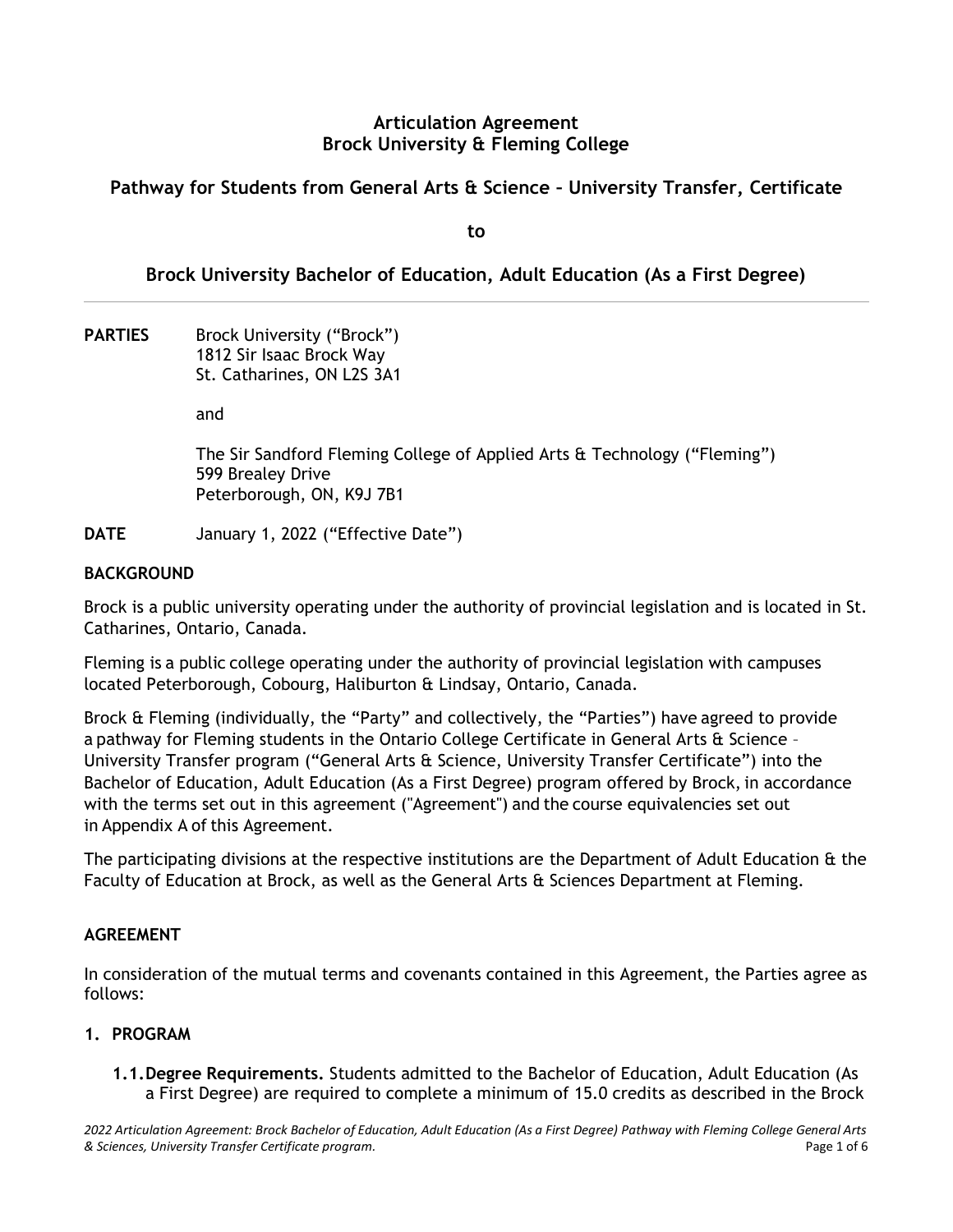University Academic Calendar in order to obtain their degree. Brock retains sole discretion with respect to all student admission decisions**.** 

- **1.2.Equivalent Courses**. Brock will award 5.0 credits (as outlined in Appendix A) towards the Bachelor of Education, Adult Education (As a First Degree) program to incoming students from Fleming in recognition of their course work in the General Arts & Science, University Transfer Certificate. These courses will count towards satisfying the credit requirements for the Brock program. It is acknowledged by the Parties that approximately 2 further years of study will be required at Brock to complete the degree program.
- **1.3.Ongoing Review.** Each Party agrees to notify the other in the event of any material curriculum modification to either the General Arts & Sciences, University Transfer Certificate or Bachelor of Education, Adult Education (As a First Degree) during the Term. In the event of such modifications, Brock will review and may at its sole discretion update the course equivalents in Appendix A.
- **1.4.Admission Requirements.** Students may apply for transfer to the Brock portion of the program after graduation or while completing Term 2 at Fleming College. The minimum requirement for entry into the Brock portion of the program is a minimum cumulative program average of 75% and successful completion of the Fleming program. Successful completion of the General Arts & Sciences, University Transfer Certificate program will satisfy admission prerequisite subject requirements for entry to the Bachelor of Education, Adult Education (As a First Degree) program. It is anticipated that the first students could enter the Brock portion of the program as early as spring 2022.

## **2. TERM & TERMINATION**

- **2.1.Term.** This Agreement commences on the Effective Date and shall continue for a five-year period until January 1, 2027 ("Term") unless terminated earlier in accordance with this Agreement.
	- **2.1.1.** This agreement will apply to applicants applying to the Adult Education (As a First Degree) program at Brock after January 1, 2022, who are graduates of the General Arts & Sciences, University Transfer Certificate program dating back to June 2004.
- **2.2.Termination.** This Agreement may be terminated as follows:
	- **2.2.1. Termination for cause:** The occurrence of any one or more of the following events or conditions will constitute an event of default of a Party, and the other Party may terminate this Agreement immediately:
		- **2.2.1.1.** if any representation, warranty, or statement made or given by or on behalf of a Party is determined to have been untrue in any material respect at the time it was made or deemed to be made;
		- **2.2.1.2.** if a Party becomes insolvent or files or has filed against it a petition in bankruptcy; or
		- **2.2.1.3.** if a Party ceases or threatens to cease to carry on business.
	- **2.2.2. Termination for convenience.** Either Party may terminate this Agreement for convenience, and without penalty, upon providing one (1) year written notice to the other party at any time during the Term.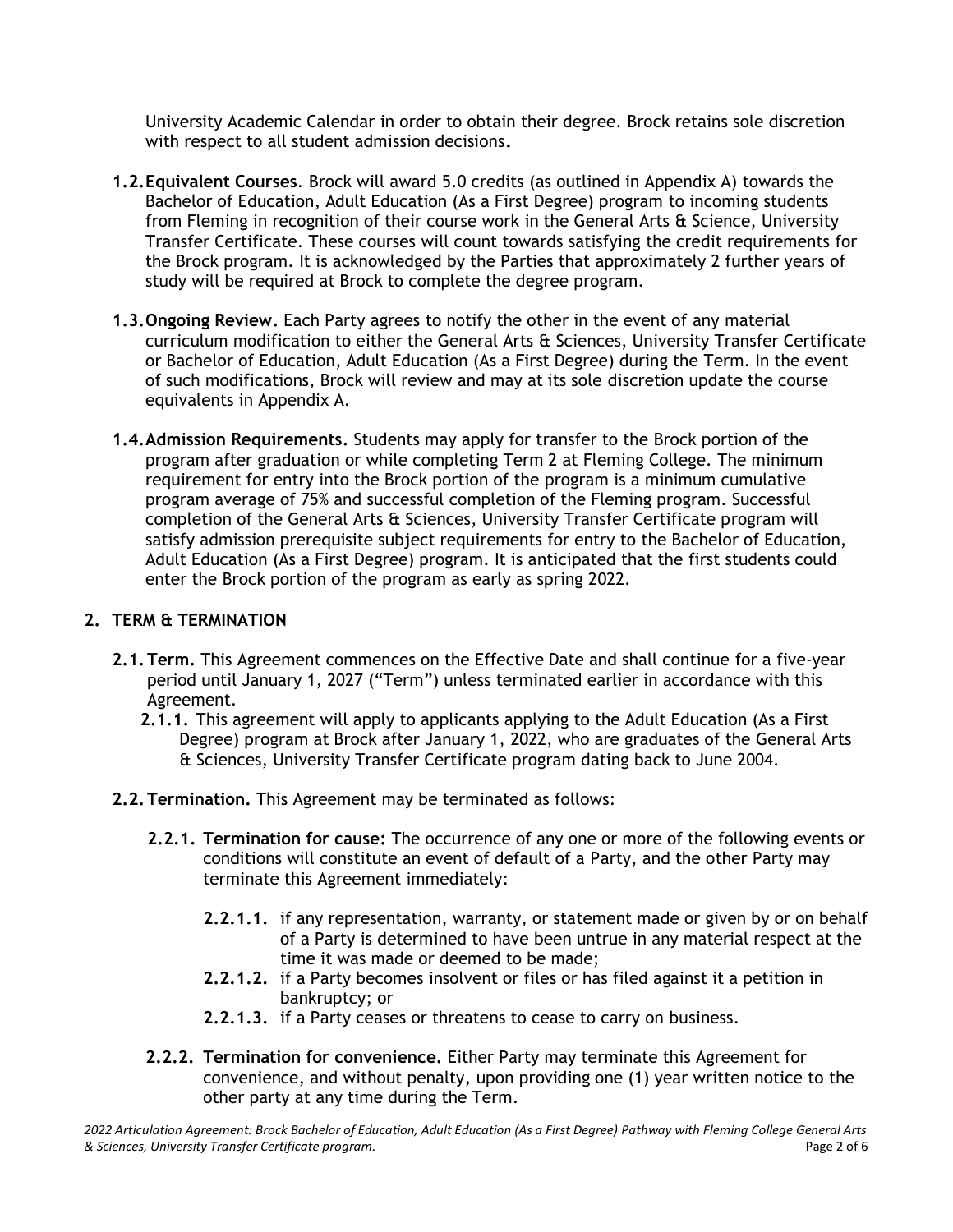- **2.2.3. Termination by both Parties.** This Agreement may be terminated upon written agreement of both Parties.
- **2.3.Consequences of termination.** Termination of this Agreement will not relieve either Party from any obligations accrued but unsatisfied prior to such termination and unless the Parties otherwise agree in writing, the Parties will immediately update their students and any relevant promotional material regarding the subject matter of this Agreement accordingly.

#### **3. CONFIDENTIALITY OBLIGATIONS.**

- **3.1.Definition of Confidential Information.** "Confidential Information" will include any and all information of a confidential or proprietary nature which is disclosed during the Term by Brock to Fleming or by Fleming to Brock, and is identified by the Party that discloses the Confidential Information (the "Disclosing Party") as confidential, either in writing or orally, or should reasonably be known to be confidential given the nature of the information and the circumstances in which it was furnished. For further clarity, "Confidential Information" will include any recorded information about an identifiable individual. Confidential Information does not include information that: (a) is or becomes generally known to the public through no act on the part of the Party that receives the Confidential Information (the "Recipient"); (b) is furnished or made known to the Recipient on a non-confidential basis by a third party who has a lawful right to disclose such information; or (c) is required by law or court order to be disclosed, but only to the extent of such required disclosure and provided that the Disclosing Party is first given notice of such required disclosure and an opportunity to contest such required disclosure.
- **3.2.Use.** During the Term, the Recipient may have access to Confidential Information. The Recipient will use the Confidential Information solely for the purpose of fulfilling the Recipient's obligations under this Agreement.
- **3.3.Security.** The Recipient will protect the Confidential Information with the same degree of care as the Recipient utilizes for its own similar confidential or non-public information, but in no event with less than a reasonable degree of care.
- **3.4.Disclosure.** During the Term and following expiry or termination of the Agreement, neither the Recipient, nor any person acting on behalf of the Recipient will disclose any Confidential Information to any third party, including any governmental authority, without the express written consent of the Disclosing Party, unless otherwise required by law. The Recipient will restrict access to Confidential Information to those individuals who need to have access in order to fulfil the obligations under this Agreement.
- **3.5.Return/Destruction.** The Recipient agrees that upon the conclusion of this Agreement, or earlier if requested by the Disclosing Party, the Recipient will promptly return to the Disclosing Party all Confidential Information in the Recipient's possession and that the Recipient will delete all such information from all of its electronic, digital or similar document storage systems.
- **3.6.Breach.** The Recipient agrees to promptly notify the Disclosing Party in the event of any actual, potential or threatened breach of any obligations under this section and will take all necessary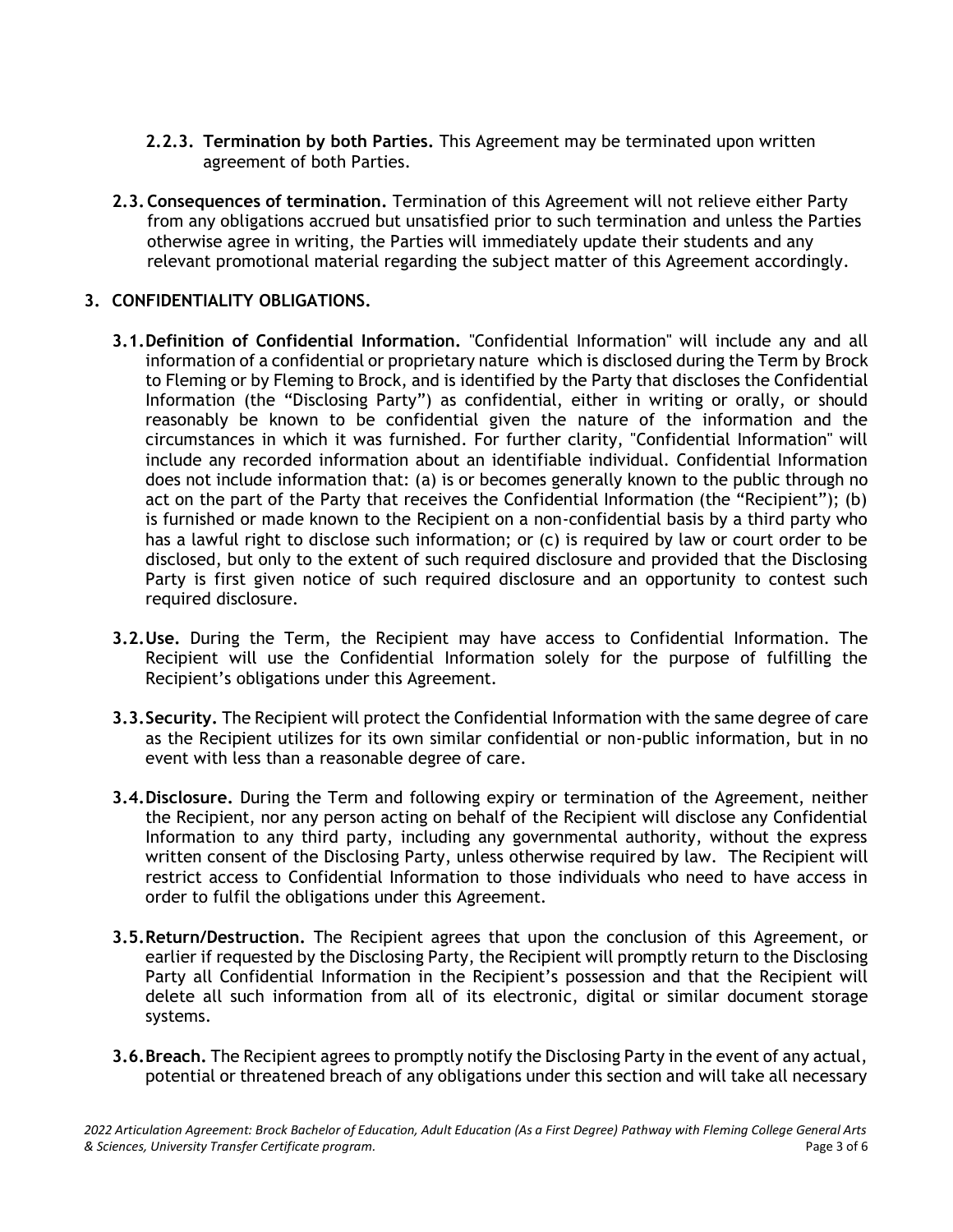and appropriate actions to restrain any and all use or further continuing use or disclosure of such Confidential Information.

**3.7.Survival.** This section will survive the expiration and/or termination of this Agreement for the maximum period provided by law.

## **4. FREEDOM OF INFORMATION.**

- **4.1.**Fleming acknowledges that Brock is subject to the requirements of the *Freedom of Information and Protection of Privacy Act*, R.S.O. 1990, c. F.31 ("FIPPA").
- **4.2.**Fleming agrees to (i) treat all Personal Information (as such term is defined in FIPPA) received by it in connection with the Agreement as required by FIPPA; and (ii) be responsible to Brock for any breach of FIPPA by it or its directors, officers and employees relating to such Personal Information. Obligations in this section shall survive any termination of this Agreement.
- **4.3.** Each Party will:
	- **4.3.1.** provide all necessary assistance and cooperation as reasonably requested by the other to enable that Party to comply with its obligations under FIPPA;
	- **4.3.2.** where they relate to the other Party, to transfer to the other all requests for information relating to this Agreement that it receives as soon as practicable; and
	- **4.3.3.** co-operate in the provision of information which is in its possession or control in the form that the affected Party requires as soon as practicable of the affected Party's request for such information.

## **5. GENERAL**

- **5.1.Entire agreement and amendment**. This Agreement represents the entire agreement between the Parties with regard to the subject matter of this Agreement and supersedes any previous understandings, commitments or agreements, whether written or oral. Any amendment to this Agreement must be in writing and signed by authorized representatives of both Parties.
- **5.2.Binding effect**. This Agreement is binding upon and will continue to the benefit of the parties and their respective successors, administrators, executors and permitted assigns.
- **5.3. Severability**. If any provision of this Agreement is wholly or partially unenforceable for any reason, all other provisions will continue in full force and effect.
- **5.4.Counterparts**. This Agreement may be executed in one or more counterparts, each of which will be deemed an original, but all of which will constitute one and the same instrument. Delivery by facsimile or by electronic transmission in portable document format (PDF) of an executed counterpart of this Agreement is as effective as delivery of an originally executed counterpart of this Agreement.
- **5.5.Governing law**. This Agreement will be governed and construed in accordance with the laws of the Province of Ontario and the laws of Canada and the Parties submit to the exclusive jurisdiction of the courts of Ontario.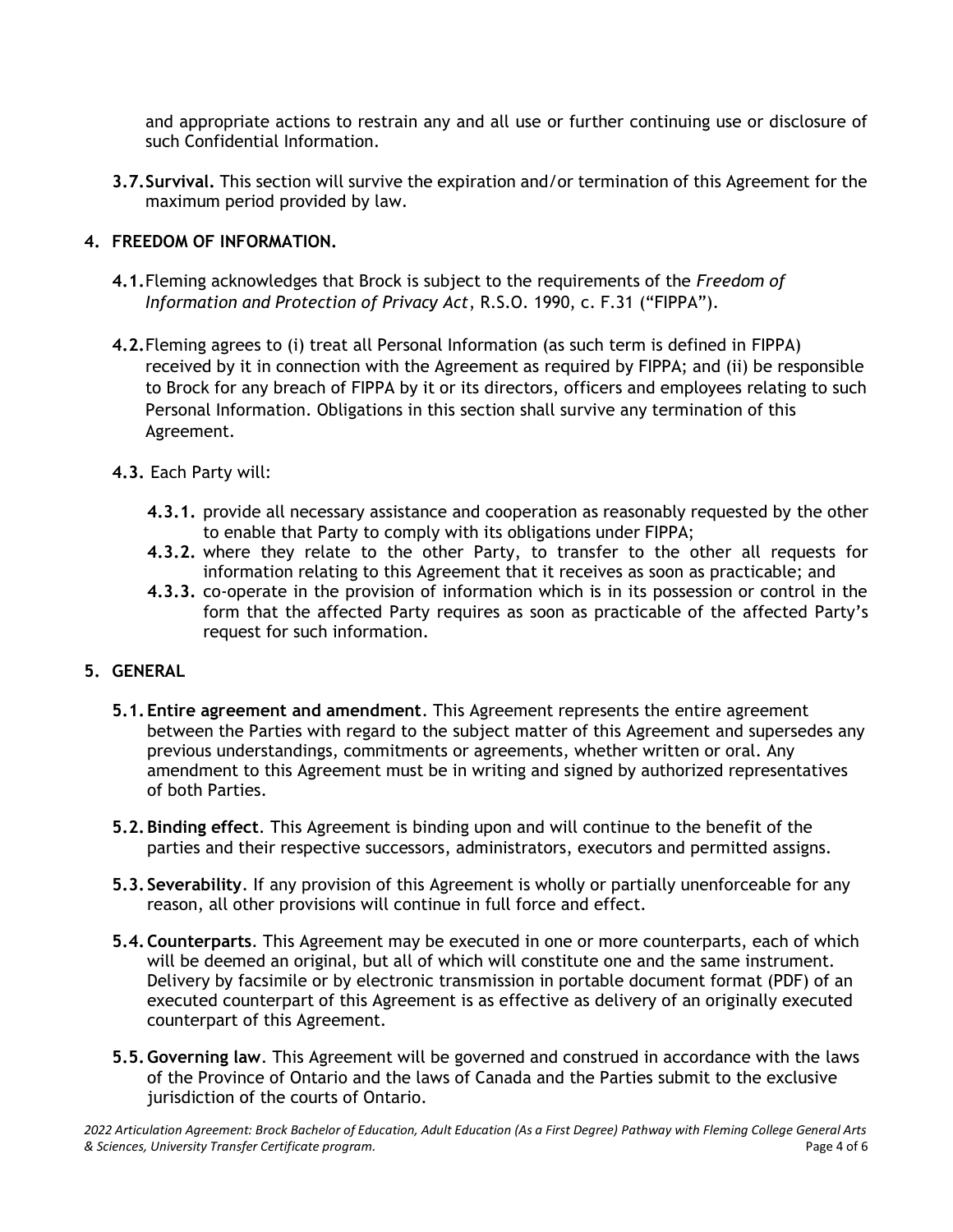**IN WITNESS WHEREOF** the Parties have executed this Agreement.

### **THE SIR SANDFORD FLEMING COLLEGE OF APPLIED ARTS AND TECHNOLOGY**

\_\_\_\_\_\_\_\_\_\_\_\_\_\_\_\_\_\_\_\_\_\_\_\_\_\_\_\_\_

April 1, 2022

Sandra Dupret Executive Vice President, Academic and Student Experience

\_\_\_\_\_\_\_\_\_\_\_\_\_\_\_\_\_\_\_\_\_\_\_\_\_\_\_\_\_ Date

#### **BROCK UNIVERSITY**

Jon will

March 28, 2022

 $\overline{\phantom{a}}$  , and the contract of the contract of the contract of the contract of the contract of the contract of the contract of the contract of the contract of the contract of the contract of the contract of the contrac Lynn Wells **Date** Provost and Vice-President, Academic

Micrael Un

Michael Owen **Date** Dean, Faculty of Education

March 25, 2022

 $\overline{\phantom{a}}$  , and the contract of the contract of the contract of the contract of the contract of the contract of the contract of the contract of the contract of the contract of the contract of the contract of the contrac